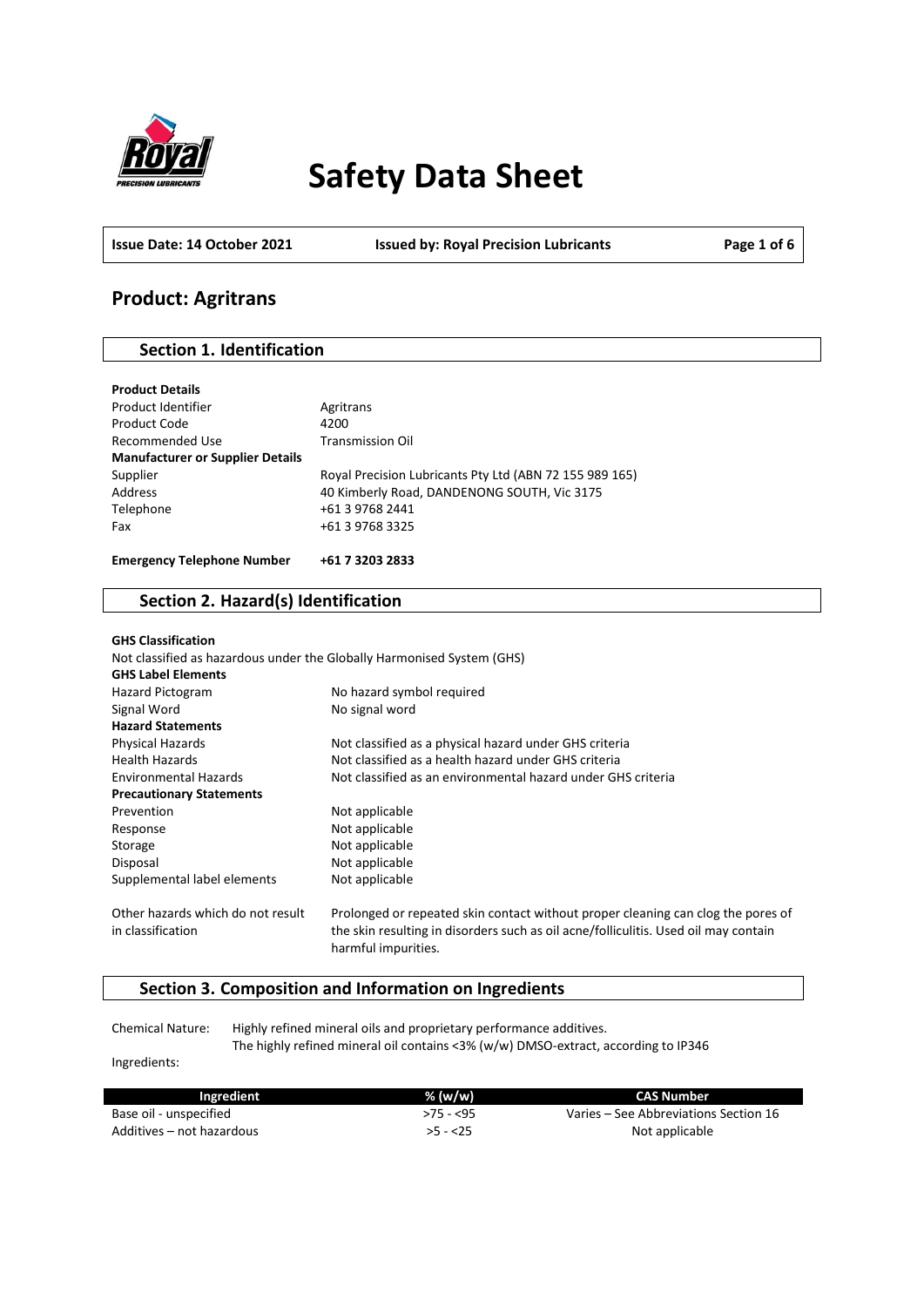There are no additional ingredients present which, within the current knowledge of the supplier and in the concentrations applicable, are classified as hazardous to health or the environment and hence require reporting in this section.

| Flush eye with copious quantities of water.<br>Eye contact:<br>If persistent irritation occurs, obtain medical attention.<br>No treatment necessary under normal conditions of use.<br>Inhalation:<br>If symptoms persist, obtain medical attention. |
|------------------------------------------------------------------------------------------------------------------------------------------------------------------------------------------------------------------------------------------------------|
|                                                                                                                                                                                                                                                      |
|                                                                                                                                                                                                                                                      |
|                                                                                                                                                                                                                                                      |
|                                                                                                                                                                                                                                                      |
|                                                                                                                                                                                                                                                      |
| Remove contaminated clothing. Flush exposed area with water and follow by<br>Skin contact:                                                                                                                                                           |
| washing with soap if available.                                                                                                                                                                                                                      |
| If persistent irritation occurs, obtain medical attention.                                                                                                                                                                                           |
| If swallowed:<br>In general no treatment is necessary unless large quantities are swallowed. Do                                                                                                                                                      |
| not induce vomiting and obtain medical advice.                                                                                                                                                                                                       |
| Oil acne/folliculitis signs and symptoms may include formation of black pustules<br>Most important symptoms and                                                                                                                                      |
| and spots on the skin of exposed areas.<br>effects, both acute and delayed:                                                                                                                                                                          |
| Swallowing may result in nausea, vomiting and/or diarrhoea.                                                                                                                                                                                          |
| <b>Protection of first-aiders:</b><br>When administering first aid, ensure that you are wearing the appropriate                                                                                                                                      |
| personal protective equipment according to the incident, injury and                                                                                                                                                                                  |
| surroundings.                                                                                                                                                                                                                                        |
| Notes to physician:<br>Treat symptomatically.                                                                                                                                                                                                        |

# **Section 5. Fire-fighting measures**

| Suitable extinguishing equipment:                                 | Foam, water spray or fog. Dry chemical powder, carbon dioxide, sand or earth<br>may be used for small fires only.                                                                                                                                                            |
|-------------------------------------------------------------------|------------------------------------------------------------------------------------------------------------------------------------------------------------------------------------------------------------------------------------------------------------------------------|
|                                                                   | Do not use water in a jet.                                                                                                                                                                                                                                                   |
| Specific hazards during firefighting:                             | Combustible liquid. In a fire, or if heated, a pressure increase will occur and the<br>container may burst with the risk of a subsequent explosion.<br>May produce toxic fumes if burning including possibly carbon monoxide,                                                |
|                                                                   | airborne solid and liquid particulates and gases and unidentified organic and<br>inorganic compounds.                                                                                                                                                                        |
| Special protective equipment and<br>precautions for firefighters: | Proper protective equipment including chemical resistant gloves are to be<br>worn; chemical resistant suit is indicated if large contact with spilled product is<br>expected. Positive pressure Self-Contained Breathing Apparatus and full turn<br>out gear should be worn. |
| <b>HazChem Code:</b>                                              | None                                                                                                                                                                                                                                                                         |

#### **Section 6. Accidental release measures**

| Personal precautions, protective<br>equipment and emergency procedures: | Avoid contact with skin and eyes, use appropriate personal protective<br>equipment. Evacuate surrounding areas if necessary. Remove all ignition<br>sources.                                                                                                                                                |
|-------------------------------------------------------------------------|-------------------------------------------------------------------------------------------------------------------------------------------------------------------------------------------------------------------------------------------------------------------------------------------------------------|
| <b>Environmental precautions:</b>                                       | Stop leak if without risk. Use appropriate containment to avoid<br>environmental contamination. Prevent from spreading or entering drains,<br>ditches or rivers by using sand, earth or other appropriate barriers.<br>Local authorities should be advised if significant spillages cannot be<br>contained. |
| <b>Methods and materials for containment</b><br>and cleaning up:        | Slippery when spilt. Avoid accidents, clean up immediately.<br>Reclaim liquid directly or in an absorbent.<br>Soak up residue with an absorbent such as clay, sand or other suitable<br>material and dispose of properly.                                                                                   |

# **Section 7. Handling and storage**

| <b>Precautions for safe handling:</b> | Use in a well ventilated area.                                        |
|---------------------------------------|-----------------------------------------------------------------------|
|                                       | Wear appropriate protective equipment (See Section 8) and clothing to |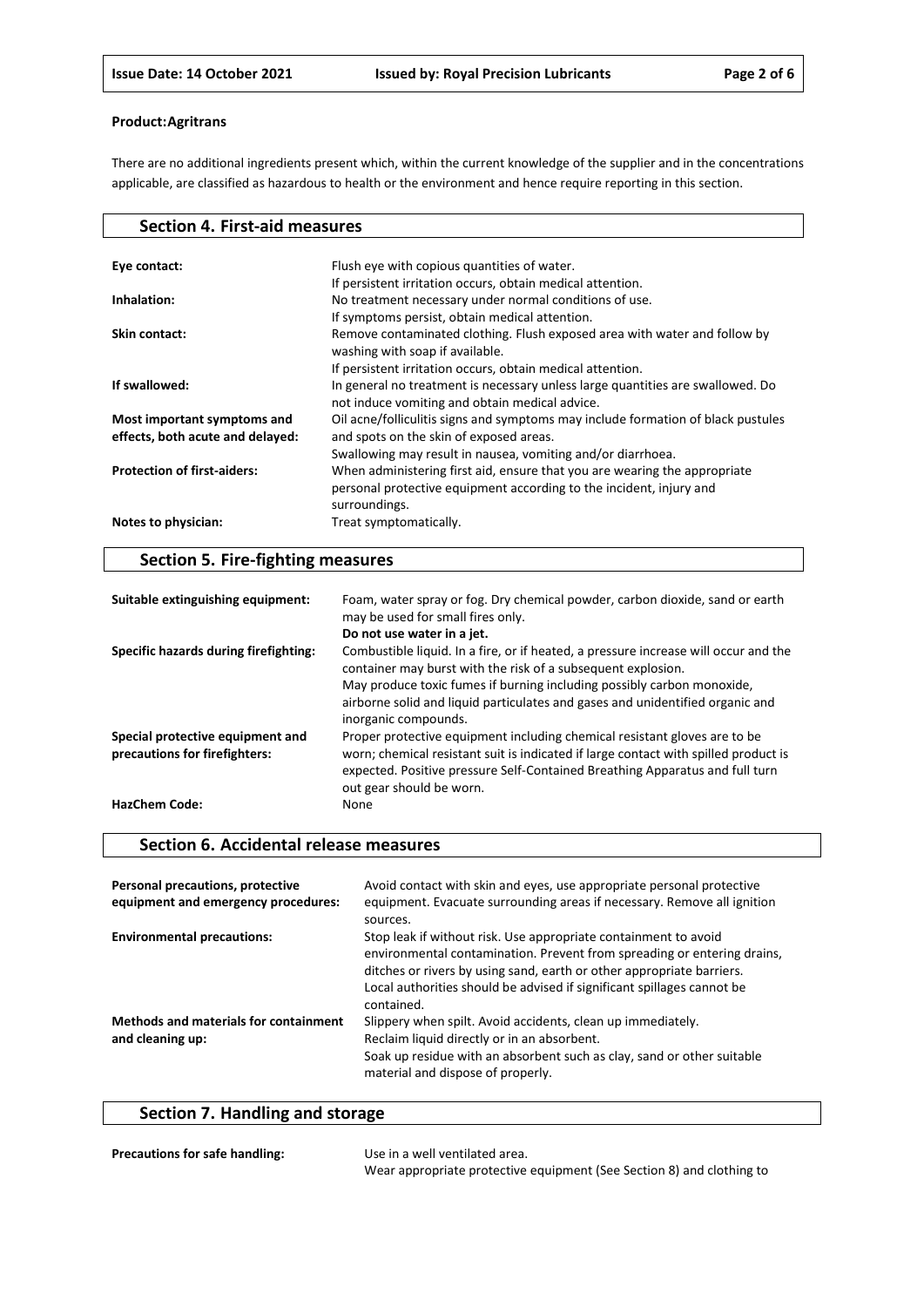|  | Product: Agritrans |  |
|--|--------------------|--|
|--|--------------------|--|

|                                                                  | avoid inhalation of fumes or mist and contact with skin and eyes.<br>Containers not in use should be closed.                                                                                                    |
|------------------------------------------------------------------|-----------------------------------------------------------------------------------------------------------------------------------------------------------------------------------------------------------------|
|                                                                  | Do not smoke.                                                                                                                                                                                                   |
|                                                                  | Always wash hands after handling and prior to eating, drinking, smoking or                                                                                                                                      |
|                                                                  | using the toilet.                                                                                                                                                                                               |
| Conditions for safe storage, including<br>any incompatibilities: | Classified as a Class C2 (COMBUSTIBLE LIQUID) for the purposes of storage<br>and handling.                                                                                                                      |
|                                                                  | Store in a cool, well ventilated area away from heat and other sources of<br>ignition, oxidising agents, foodstuffs, and out of direct sunlight.<br>Keep containers securely sealed and protect against damage. |

# **Section 8. Exposure controls and personal protection**

| <b>National Exposure Standards:</b>  | No exposure standard has been established, however, the TWA National<br>Occupational Health and Safety Commission (NOHSC) exposure standard for oil mist<br>is 5 $mg/m3$ . As with all chemicals, exposure should be kept to the lowest possible<br>level. |
|--------------------------------------|------------------------------------------------------------------------------------------------------------------------------------------------------------------------------------------------------------------------------------------------------------|
| <b>Biological limit values:</b>      | Not available                                                                                                                                                                                                                                              |
| <b>Engineering Controls:</b>         | <b>Ventilation</b> - Use in well ventilated areas. Where ventilation is inadequate, a local<br>exhaust ventilation system is required.                                                                                                                     |
| <b>Personal Protective Equipment</b> |                                                                                                                                                                                                                                                            |
| <b>Respiratory Protection:</b>       | Normally not required, however if mists or vapours are generated in a poorly<br>ventilated area an approved respirator with a replaceable vapour/mist filter is<br>recommended.                                                                            |
| <b>Eye Protection:</b>               | Safety glasses with side shields, goggles or full face mask as appropriate. Individual<br>circumstances will dictate the final choice of protection.                                                                                                       |
| Skin / Body Protection:              | Always wear long sleeves and long trousers or coveralls, and enclosed footwear or<br>safety boots when handling this product. It is recommended that chemical resistant<br>gloves (e.g. PVC) be worn when handling this product.                           |

### **Section 9. Physical and Chemical Properties**

| Viscous amber liquid |
|----------------------|
| Not available        |
| Not available        |
| Not available        |
| Insoluble            |
| Not applicable       |
| 68 cSt               |
| $9.2 \text{ cSt}$    |
| 0.848                |
| $>190^{\circ}$ C     |
| Combustible Liquid   |
| Not available        |
| Not available        |
|                      |

# **Section 10. Stability and Reactivity**

| Reactivity:                                        | No specific test data available for this product. Refer to Conditions to avoid and<br>Incompatible materials for additional information. |
|----------------------------------------------------|------------------------------------------------------------------------------------------------------------------------------------------|
| <b>Chemical stability:</b>                         | Stable under normal conditions of storage and handling.                                                                                  |
| <b>Possibility of hazardous</b><br>reactions:      | Reacts with strong oxidising agents.                                                                                                     |
| <b>Conditions to avoid:</b>                        | Heat, direct sunlight, open flames or other sources of ignition.                                                                         |
| <b>Incompatible Materials:</b>                     | Strong oxidizing agents.                                                                                                                 |
| <b>Hazardous Decomposition</b><br><b>Products:</b> | Under normal conditions of storage and use hazardous decomposition products are not<br>expected to be produced.                          |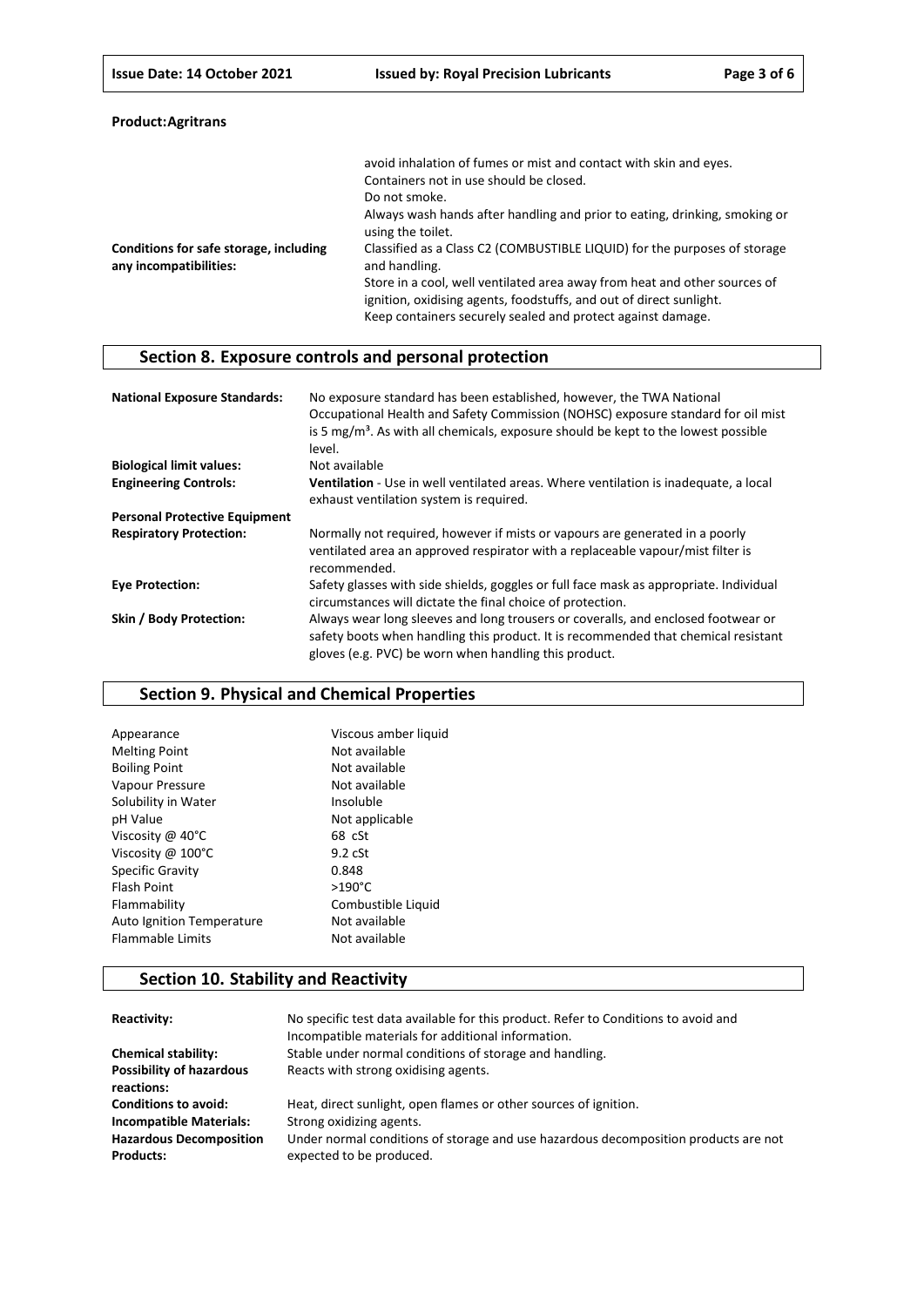#### **Section 11. Toxicological information**

Information given is based on data on the components and the toxicology of similar products. Unless indicated otherwise, the data presented is representative of the product as a whole, rather than for the individual component(s). Skin and eye contact are the primary routes of exposure although exposure may occur following accidental swallowing.

| <b>Acute toxicity</b>                | Acute oral toxicity: LD50 rat: >5,000 mg/kg. Expected to be of low toxicity.<br>Acute inhalation toxicity: Not considered to be an inhalation hazard under normal<br>conditions of use.                                                                                                                    |
|--------------------------------------|------------------------------------------------------------------------------------------------------------------------------------------------------------------------------------------------------------------------------------------------------------------------------------------------------------|
|                                      | Acute dermal toxicity: LD50 rabbit: >5,000 mg/kg. Expected to be of low toxicity.                                                                                                                                                                                                                          |
| Skin corrosion/irritation            | Expected to be slightly irritating. Prolonged or repeated skin contact without proper<br>cleaning can clog the pores of the skin resulting in disorders such as oil acne/folliculitis.                                                                                                                     |
| Serious eye damage/eye<br>irritation | Expected to be slightly irritating                                                                                                                                                                                                                                                                         |
| Respiratory or skin<br>sensitisation | Not expected to be a skin sensitiser.                                                                                                                                                                                                                                                                      |
| <b>Germ cell mutagenicity</b>        | Not considered a mutagenic hazard.                                                                                                                                                                                                                                                                         |
| Carcinogenicity                      | Not expected to be carcinogenic.                                                                                                                                                                                                                                                                           |
|                                      | Product contains mineral oils of types shown to be non-carcinogenic in animal skin-                                                                                                                                                                                                                        |
|                                      | painting studies. Highly refined mineral oils are not classified as carcinogenic by the                                                                                                                                                                                                                    |
|                                      | International Agency for Research on Cancer (IARC).                                                                                                                                                                                                                                                        |
| <b>Reproductive toxicity</b>         | Not expected to impair fertility. Not expected to be developmental toxicant.                                                                                                                                                                                                                               |
| STOT - single exposure               | Not expected to be a hazard.                                                                                                                                                                                                                                                                               |
| STOT – repeated exposure             | Not expected to be a hazard.                                                                                                                                                                                                                                                                               |
| <b>Aspiration toxicity</b>           | Not considered an aspiration hazard.                                                                                                                                                                                                                                                                       |
| <b>Further information</b>           | USED oils may contain harmful impurities that have accumulated during use. The<br>concentration of such impurities will depend on use and they may present risks to health<br>and the environment on disposal. ALL used oil should be handled with caution and skin<br>contact avoided as far as possible. |

### **Section 12. Ecological information**

Eco toxicological data has not been determined specifically for this product. Information given is based on a knowledge of the components and the ecotoxicology of similar products. Unless indicated otherwise, the data presented is representative of the product as a whole, rather than for individual component(s).

#### **Ecotoxicity**

| Toxicity to fish (Acute toxicity)                    | Expected to be practically non-toxic.                                                                                                                                        |
|------------------------------------------------------|------------------------------------------------------------------------------------------------------------------------------------------------------------------------------|
| Toxicity to crustacean (Acute toxicity)              | Expected to be practically non-toxic.                                                                                                                                        |
| Toxicity to algae/aquatic plants (Acute<br>toxicity) | Expected to be practically non-toxic.                                                                                                                                        |
| Toxicity to fish (Chronic toxicity)                  | Data not available.                                                                                                                                                          |
| Toxicity to crustacean (Chronic toxicity)            | Data not available.                                                                                                                                                          |
| Toxicity to microorganisms (Acute toxicity)          | Data not available.                                                                                                                                                          |
| <b>Persistence and degradability</b>                 |                                                                                                                                                                              |
| Biodegradability                                     | Expected to be not readily biodegradable. Major constituents are<br>expected to be inherently biodegradable, but contains components that<br>may persist in the environment. |
| <b>Bioaccumulative potential</b>                     |                                                                                                                                                                              |
| <b>Bioaccumulation</b>                               | Contains components with the potential to bio accumulate.                                                                                                                    |
| Partition coefficient: n-octanol/water               | Pow: >6 based on information on similar products.                                                                                                                            |
| Mobility in soil                                     |                                                                                                                                                                              |
| Mobility                                             | Liquid under most environmental conditions. If it enters soil, it will adsorb<br>to soil particles and will not be mobile.                                                   |
|                                                      | Floats on water.                                                                                                                                                             |
| <b>Other adverse effects</b>                         |                                                                                                                                                                              |
| Additional ecological information                    | <b>Droduct is a mixture of non-volatile components which are not expected</b>                                                                                                |

Additional ecological information Product is a mixture of non-volatile components which are not expected to be released to air in any significant quantities.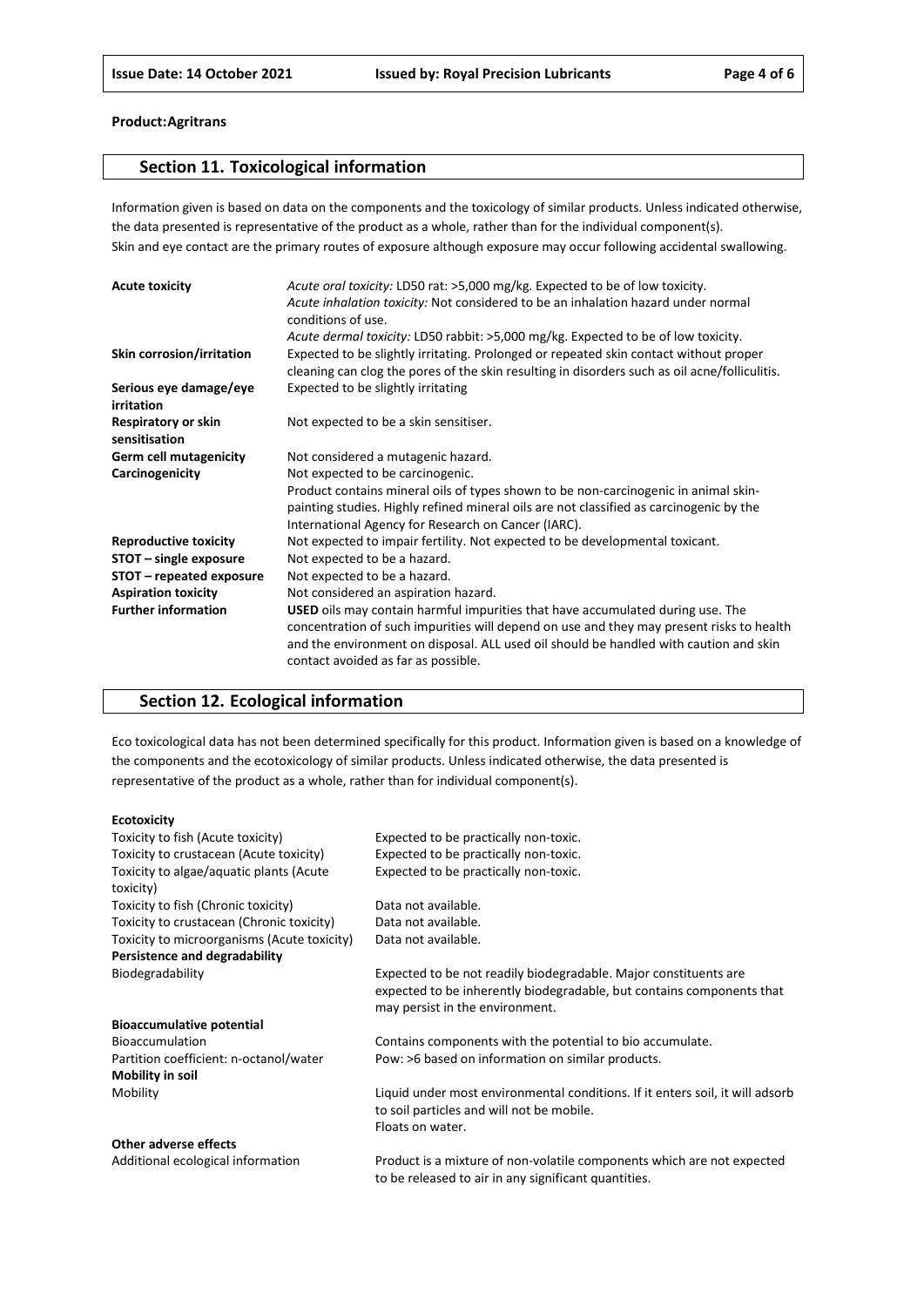Not expected to have ozone depletion potential, photochemical ozone creation potential or global warming potential. Poorly soluble mixture. May cause physical fouling of aquatic organisms. Mineral oil is not expected to cause any chronic effects to aquatic organisms at concentrations less than 1 mg/l.

#### **Section 13. Disposal considerations**

| <b>Disposal methods</b>                             |                                                                                                                                                                                                                              |
|-----------------------------------------------------|------------------------------------------------------------------------------------------------------------------------------------------------------------------------------------------------------------------------------|
| Waste from residues                                 | Waste product should not be allowed to contaminate soil or ground<br>water or be disposed of into the environment.<br>Disposal should be in accordance with applicable regional, national and<br>local laws and regulations. |
| Contaminated packaging                              | Dispose in accordance with prevailing regulations, preferably to a<br>recognised collector or contractor. The competence of the collector or<br>contractor should be established beforehand.                                 |
| Special precautions for landfill or<br>incineration | No additional special precautions identified.                                                                                                                                                                                |

#### **Section 14. Transport Information**

| <b>National Regulations</b>      |                                    |
|----------------------------------|------------------------------------|
| ADG                              | Not regulated as a dangerous good. |
| <b>International Regulations</b> |                                    |
| IATA-DGR                         | Not regulated as a dangerous good. |
| IMDG-DGR                         | Not regulated as a dangerous good. |

#### **Section 15. Regulatory Information**

**Standard Uniform Schedule of Medicine and Poisons** Not scheduled **Model Work Health and Safety Regulations – Scheduled Substances** Not listed **Australian Code for the Transport of Dangerous Goods by Road and Rail (ADG Code)** Not regulated **Australia (AICS)** All components of this product are listed on the Inventory or exempted.

#### **Section 16. Other Information**

**Date of Issue** Thursday, 14 October 2021 **Abbreviations** ADG = Australian D

| Abbreviations | ADG = Australian Dangerous Goods                                                         |
|---------------|------------------------------------------------------------------------------------------|
|               | GHS = Globally Harmonised System of Classification and Labelling of chemicals            |
|               | IATA = International Air Transport Association                                           |
|               | IBC = Intermediate Bulk container                                                        |
|               | <b>IMDG</b> = International Maritime Dangerous Goods                                     |
|               | STEL = Short term exposure limit                                                         |
|               | TWA = time weighted average                                                              |
|               | Varies = may contain one or more of the following 101316-69-2, 101316-70-5, 101316-71-6, |
|               | 101316-72-7, 64741-88-4, 64741-89-5, 64741-95-3, 64741-96-4, 64741-97-5, 64742-01-4,     |
|               | 64742-44-5, 64742-45-6, 64742-52-5, 64742-53-6, 64742-54-7, 64742-55-8, 64742-56-9,      |
|               | 64742-57-0, 64742-58-1, 64742-62-7, 64742-63-8, 64742-64-9, 64742-65-0, 64742-70-7,      |
|               | 72623-85-9, 72623-86-0, 72623-87-1, 74869-22-0, 90669-74-2                               |
|               |                                                                                          |

**Other Information**